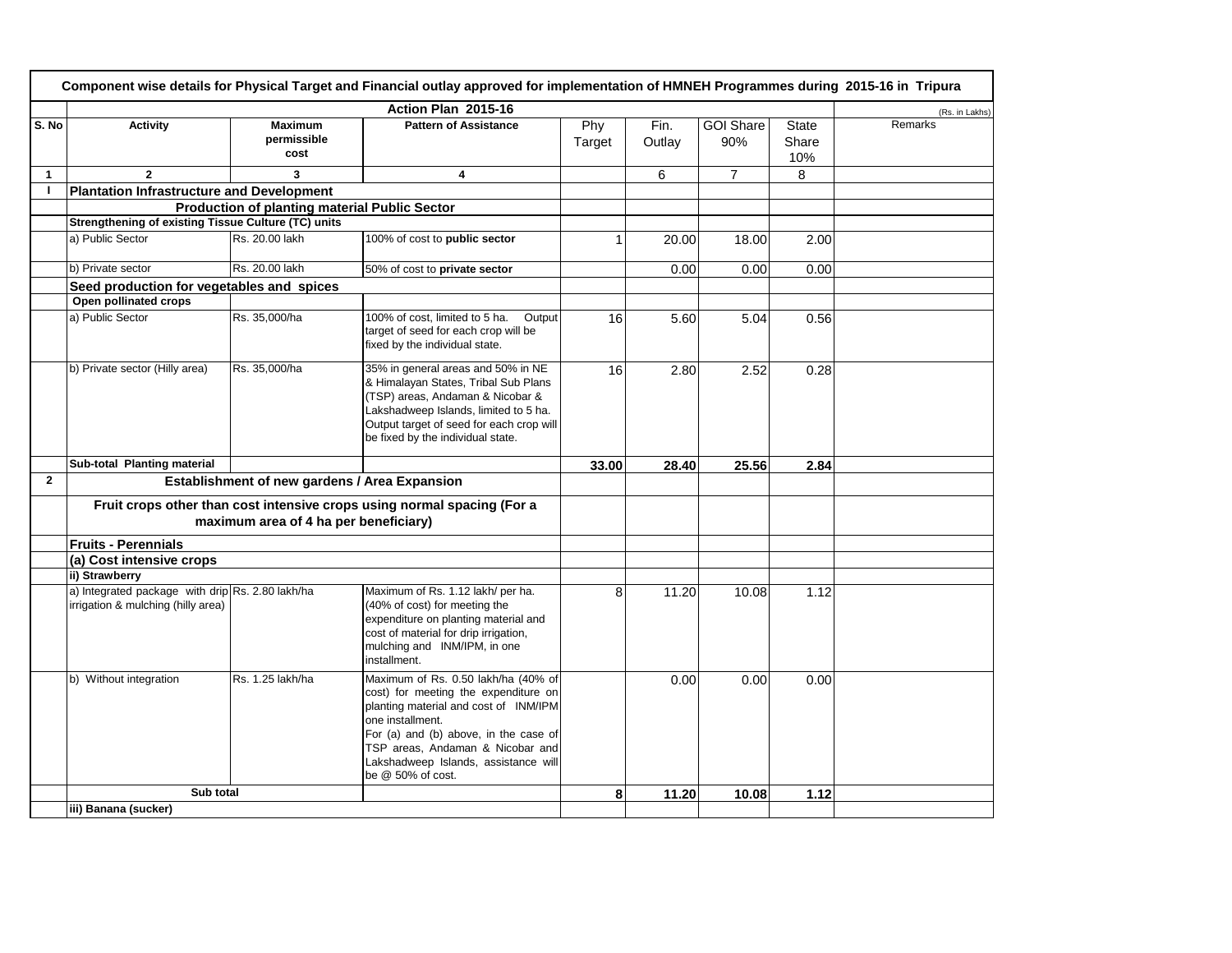| Component wise details for Physical Target and Financial outlay approved for implementation of HMNEH Programmes during 2015-16 in Tripura |                                                                    |                                       |                                                                                                                                                                                                                                                                                                                              |               |                |                         |                              |                |
|-------------------------------------------------------------------------------------------------------------------------------------------|--------------------------------------------------------------------|---------------------------------------|------------------------------------------------------------------------------------------------------------------------------------------------------------------------------------------------------------------------------------------------------------------------------------------------------------------------------|---------------|----------------|-------------------------|------------------------------|----------------|
|                                                                                                                                           |                                                                    |                                       | Action Plan 2015-16                                                                                                                                                                                                                                                                                                          |               |                |                         |                              | (Rs. in Lakhs) |
| S. No                                                                                                                                     | Activity                                                           | <b>Maximum</b><br>permissible<br>cost | <b>Pattern of Assistance</b>                                                                                                                                                                                                                                                                                                 | Phy<br>Target | Fin.<br>Outlay | <b>GOI Share</b><br>90% | <b>State</b><br>Share<br>10% | Remarks        |
| $\mathbf{1}$                                                                                                                              | $\overline{2}$                                                     | 3                                     | 4                                                                                                                                                                                                                                                                                                                            |               | 6              | $\overline{7}$          | 8                            |                |
|                                                                                                                                           | Integrated package with Rs. 2.00 lakh/ha<br>a)<br>drip irrigation. |                                       | Maximum of Rs. 0.80 lakh/ha (40% of<br>the cost) for meeting expenditure on<br>planting material, drip irrigation and<br>cost of material for INM/IPM, in 2<br>installments (75:25).                                                                                                                                         |               | 0.00           | 0.00                    | 0.00                         |                |
|                                                                                                                                           | b) Without integration (hilly area                                 | Rs.87,500/ha                          | Maximum of Rs. 0.35 lakh/ha (40% of<br>cost) for meeting the expenditure on<br>planting material and cost of INM/IPM<br>in 2 installments (75:25). For (a) and<br>(b) above, in the case of TSP areas,<br>Nicobar<br>Andaman<br>&<br>and<br>Lakshadweep Islands, assistance will<br>be @ 50% of cost in 2 installments.      | 250           | 82.00          | 73.80                   | 8.20                         |                |
|                                                                                                                                           | Sub total                                                          |                                       |                                                                                                                                                                                                                                                                                                                              | 250           | 82.00          | 73.80                   | 8.20                         |                |
|                                                                                                                                           | Maintenance without Integration                                    |                                       |                                                                                                                                                                                                                                                                                                                              |               |                |                         |                              |                |
|                                                                                                                                           | 1st Year                                                           |                                       |                                                                                                                                                                                                                                                                                                                              |               | 0.00           | 0.00                    | 0.00                         |                |
|                                                                                                                                           | Sub total maintance                                                |                                       |                                                                                                                                                                                                                                                                                                                              | $\mathbf{0}$  | 0.00           | 0.00                    | 0.00                         |                |
|                                                                                                                                           | iv) Pineapple (sucker)                                             |                                       |                                                                                                                                                                                                                                                                                                                              |               |                |                         |                              |                |
|                                                                                                                                           | Integrated package with Rs. 3.00 lakh/ha<br>a)<br>drip irrigation. |                                       | Maximum of Rs. 1.20 lakh/ha (40% of<br>the cost) for meeting expenditure on<br>planting material, drip irrigation and<br>cost of material for INM/IPM, in 2<br>installments.                                                                                                                                                 |               | 0.00           | 0.00                    | 0.00                         |                |
|                                                                                                                                           | b) Without integration                                             | Rs.87,500/ha                          | Maximum of Rs. 0.35 lakh/ha (40% of<br>cost) for meeting the expenditure on<br>planting material and cost of INM/IPM<br>in 2 installments (75:25).<br>For (a) and (b) above, in the case of<br>TSP areas, Andaman & Nicobar and<br>Lakshadweep Islands, assistance will<br>be @ 50% of cost in 2 installments<br>$(75:25)$ . | 500           | 164.00         | 147.60                  | 16.40                        |                |
|                                                                                                                                           | Sub total                                                          |                                       |                                                                                                                                                                                                                                                                                                                              | 500           | 164.00         | 147.60                  | 16.40                        |                |
|                                                                                                                                           | Maintenance without Integration                                    |                                       |                                                                                                                                                                                                                                                                                                                              |               |                |                         |                              |                |
|                                                                                                                                           | 1st Year                                                           |                                       |                                                                                                                                                                                                                                                                                                                              |               | 0.00           | 0.00                    | 0.00                         |                |
|                                                                                                                                           | Sub total maintance                                                |                                       |                                                                                                                                                                                                                                                                                                                              | $\mathbf{0}$  | 0.00           | 0.00                    | 0.00                         |                |
|                                                                                                                                           | vii) Papaya                                                        |                                       |                                                                                                                                                                                                                                                                                                                              |               |                |                         |                              |                |
|                                                                                                                                           | a) Integrated package with<br>drip irrigation.                     | Rs. 2.00 lakh/ha.                     | Maximum of Rs. 0.80 lakh/ha (40% of<br>the cost) for meeting expenditure on<br>planting material, drip irrigation and<br>cost of material for INM/IPM, in 2<br>installments (75:25).                                                                                                                                         |               | 0.00           | 0.00                    | 0.00                         |                |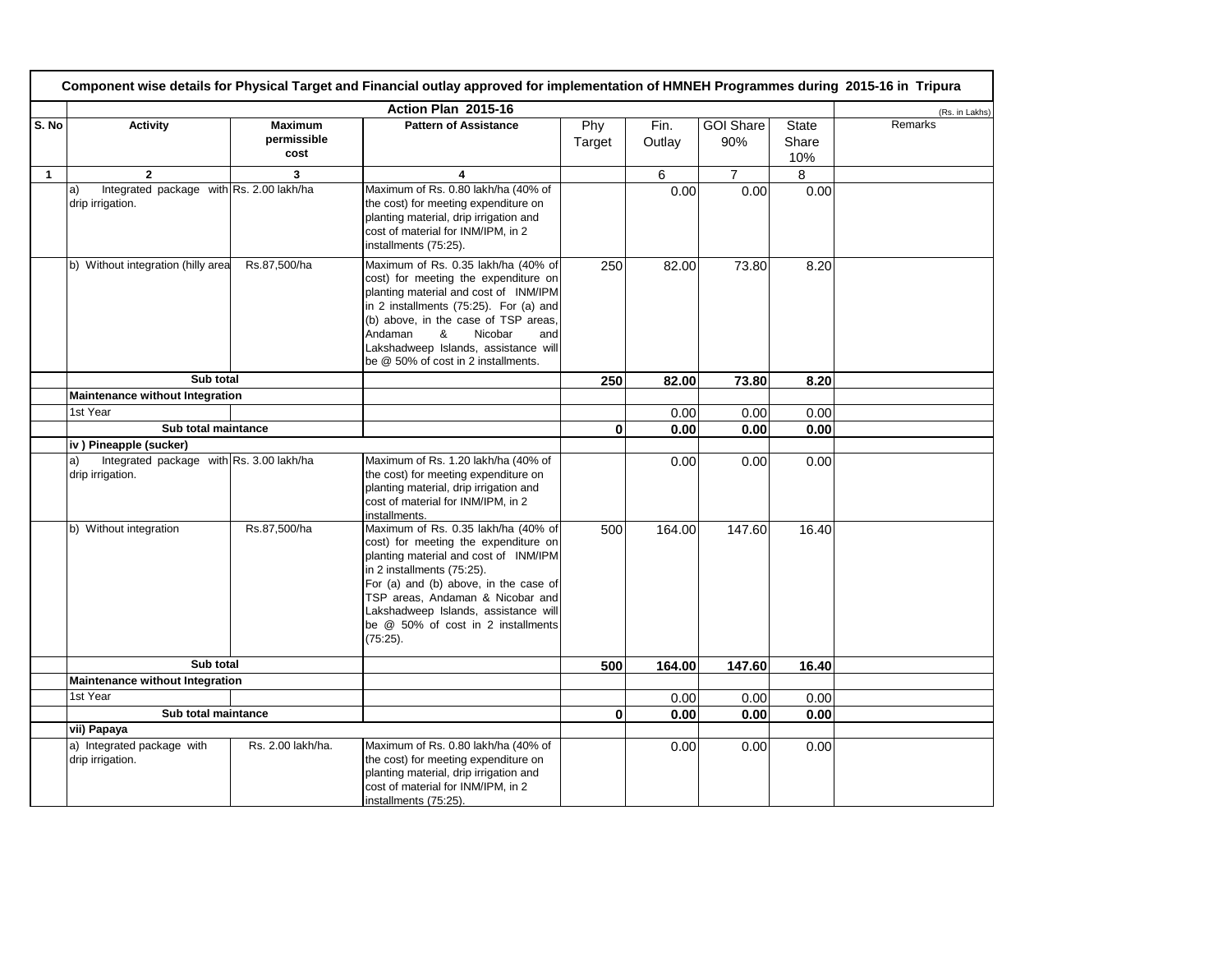|              | Component wise details for Physical Target and Financial outlay approved for implementation of HMNEH Programmes during 2015-16 in Tripura |                                       |                                                                                                                                                                                                                                                                                                                                                                                                         |               |                |                         |                              |                          |  |  |
|--------------|-------------------------------------------------------------------------------------------------------------------------------------------|---------------------------------------|---------------------------------------------------------------------------------------------------------------------------------------------------------------------------------------------------------------------------------------------------------------------------------------------------------------------------------------------------------------------------------------------------------|---------------|----------------|-------------------------|------------------------------|--------------------------|--|--|
|              |                                                                                                                                           |                                       | Action Plan 2015-16                                                                                                                                                                                                                                                                                                                                                                                     |               |                |                         |                              | (Rs. in Lakhs)           |  |  |
| S. No        | <b>Activity</b>                                                                                                                           | <b>Maximum</b><br>permissible<br>cost | <b>Pattern of Assistance</b>                                                                                                                                                                                                                                                                                                                                                                            | Phy<br>Target | Fin.<br>Outlay | <b>GOI Share</b><br>90% | <b>State</b><br>Share<br>10% | Remarks                  |  |  |
| $\mathbf{1}$ | $\overline{2}$                                                                                                                            | 3                                     | $\overline{\mathbf{4}}$                                                                                                                                                                                                                                                                                                                                                                                 |               | 6              | $\overline{7}$          | 8                            |                          |  |  |
|              | b) Without integration                                                                                                                    | Rs. 60,000/ha                         | Maximum of Rs. 0.30 lakh/ha (50 % of<br>cost) for meeting the expenditure on<br>planting material and cost of INM/IPM<br>in 2 installments (75:25).<br>For (a) and (b) above, in the case of                                                                                                                                                                                                            | 90.0          | 20.25          | 18.23                   |                              | $2.03(1.8m \times 1.8m)$ |  |  |
|              |                                                                                                                                           |                                       | NE and Himalayan States, TSP areas,<br>&<br>Nicobar<br>Andaman<br>and<br>Lakshadweep Islands, assistance will<br>be @ 50% of cost in 2 installments<br>$(75:25)$ .                                                                                                                                                                                                                                      |               |                |                         |                              |                          |  |  |
|              | Sub total                                                                                                                                 |                                       |                                                                                                                                                                                                                                                                                                                                                                                                         | 90            | 20.25          | 18.23                   | 2.03                         |                          |  |  |
|              | Maintenance without Integration                                                                                                           |                                       |                                                                                                                                                                                                                                                                                                                                                                                                         |               |                |                         |                              |                          |  |  |
|              | 1st Year<br>Sub total maintance                                                                                                           |                                       |                                                                                                                                                                                                                                                                                                                                                                                                         |               | 0.00           | 0.00                    | 0.00                         |                          |  |  |
|              |                                                                                                                                           |                                       |                                                                                                                                                                                                                                                                                                                                                                                                         | $\mathbf 0$   | 0.00           | 0.00                    | 0.00                         |                          |  |  |
|              | ix) High density planting (mango, guava, litchi, pomegranate, apple, citrus etc).<br>a) Integrated package with drip                      | Rs. 1.50 lakh /ha                     | Maximum of Rs. 0.60 lakh per ha.                                                                                                                                                                                                                                                                                                                                                                        |               |                |                         |                              |                          |  |  |
|              | irrigation                                                                                                                                |                                       | (40% of cost) for meeting the<br>expenditure on planting material, cost<br>of drip system, INM/IPM, canopy<br>management etc., in 3 installments of<br>60:20:20 subject to survival rate of<br>75% in 2nd year and 90% in 3 <sup>rd</sup> year).                                                                                                                                                        |               | 0.00           | 0.00                    | 0.00                         |                          |  |  |
|              | b) Without Integration.                                                                                                                   | Rs. 1.00 lakh/ha.                     | Maximum of Rs. 0.40 lakh/ha (40% of<br>the cost) for meeting the expenditure<br>on planting material and cost of<br>INM/IPM in 3 installments (60:20:20).<br>For (a) and (b) above, in the case of<br>TSP areas, Andaman & Nicobar and<br>Lakshadweep Islands, assistance will<br>be @ 50% of cost in 3 installments of<br>60:20:20 subject to survival rate of<br>75% in 2nd year and 90% in 3rd year) |               | 0.00           | 0.00                    | 0.00                         |                          |  |  |
|              | (Mango)                                                                                                                                   | -do-                                  | -do-                                                                                                                                                                                                                                                                                                                                                                                                    | 190.00        | 57.00          | 51.30                   | 5.70                         |                          |  |  |
|              | <b>Sweer Orange</b>                                                                                                                       | -do-                                  | -do-                                                                                                                                                                                                                                                                                                                                                                                                    | 130.00        | 39.00          | 35.10                   | 3.90                         |                          |  |  |
|              | Lime/lemon                                                                                                                                | -do-                                  | -do-                                                                                                                                                                                                                                                                                                                                                                                                    | 150.00        | 45.00          | 40.50                   | 4.50                         |                          |  |  |
|              | Orange                                                                                                                                    | -do-                                  | -do-                                                                                                                                                                                                                                                                                                                                                                                                    | 80.00         | 24.00          | 21.60                   | 2.40                         |                          |  |  |
|              | Sub total                                                                                                                                 |                                       |                                                                                                                                                                                                                                                                                                                                                                                                         | 550           | 165.00         | 148.50                  | 16.50                        |                          |  |  |
|              | <b>Maintenance without Integration</b>                                                                                                    |                                       |                                                                                                                                                                                                                                                                                                                                                                                                         |               |                |                         |                              |                          |  |  |
|              | 1st Year                                                                                                                                  |                                       |                                                                                                                                                                                                                                                                                                                                                                                                         |               |                |                         |                              |                          |  |  |
|              |                                                                                                                                           |                                       |                                                                                                                                                                                                                                                                                                                                                                                                         | 520.00        | 19.76          | 17.78                   | 1.98                         |                          |  |  |
|              | 2nd Year                                                                                                                                  |                                       |                                                                                                                                                                                                                                                                                                                                                                                                         | 457.00        | 18.74          | 16.87                   |                              | $1.87$ 5m x 5m           |  |  |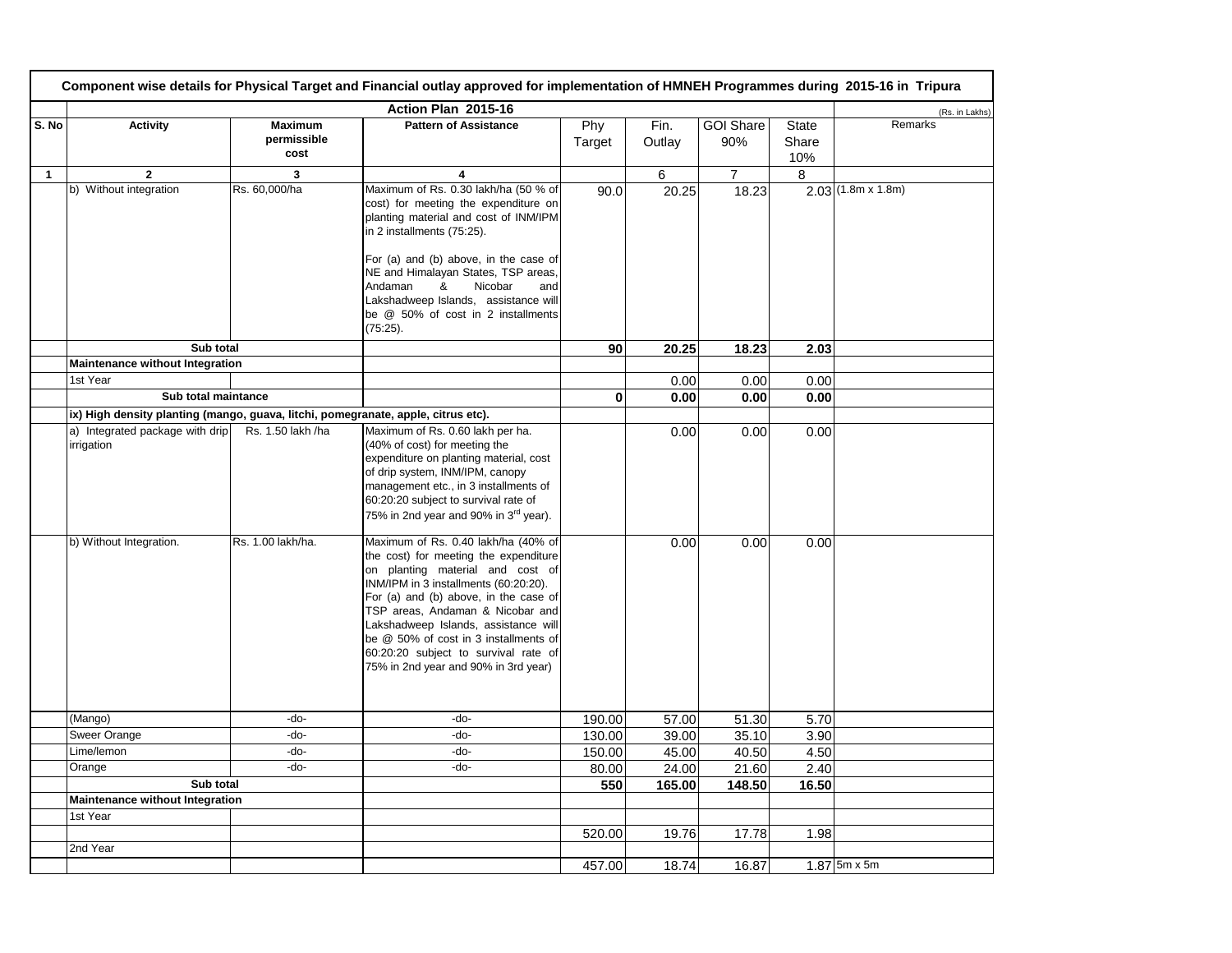|                  | Component wise details for Physical Target and Financial outlay approved for implementation of HMNEH Programmes during 2015-16 in Tripura |                                                      |                                                                                                                                                                                                                                                                                |               |                |                         |                              |                |  |
|------------------|-------------------------------------------------------------------------------------------------------------------------------------------|------------------------------------------------------|--------------------------------------------------------------------------------------------------------------------------------------------------------------------------------------------------------------------------------------------------------------------------------|---------------|----------------|-------------------------|------------------------------|----------------|--|
|                  |                                                                                                                                           |                                                      | Action Plan 2015-16                                                                                                                                                                                                                                                            |               |                |                         |                              | (Rs. in Lakhs) |  |
| S. No            | <b>Activity</b>                                                                                                                           | <b>Maximum</b><br>permissible<br>cost                | <b>Pattern of Assistance</b>                                                                                                                                                                                                                                                   | Phy<br>Target | Fin.<br>Outlay | <b>GOI Share</b><br>90% | <b>State</b><br>Share<br>10% | Remarks        |  |
| 1                | $\mathbf{2}$                                                                                                                              | 3                                                    | 4                                                                                                                                                                                                                                                                              |               | 6              | $\overline{7}$          | 8                            |                |  |
|                  | <b>Sub total Maintance</b>                                                                                                                |                                                      |                                                                                                                                                                                                                                                                                | 977.00        | 38.50          | 34.65                   | 3.85                         |                |  |
|                  |                                                                                                                                           | Vegetable (For maximum area of 2 ha per beneficiary) |                                                                                                                                                                                                                                                                                |               |                |                         |                              |                |  |
|                  | Hybrid                                                                                                                                    | Rs.50,000/ha                                         | 40% of cost in general areas and in<br>the case of NE and Himalayan States,<br>TSP areas, Andaman & Nicobar and<br>Lakshadweep Islands, assistance will<br>be @ 50% of cost.                                                                                                   | 3000          | 750.00         | 675.00                  | 75.00                        |                |  |
|                  | Sub-total                                                                                                                                 |                                                      |                                                                                                                                                                                                                                                                                | 3000          | 750.00         | 675.00                  | 75.00                        |                |  |
| 3                | Flowers (For a maximum of 2 ha per beneficiary)                                                                                           |                                                      |                                                                                                                                                                                                                                                                                |               |                |                         |                              |                |  |
|                  | <b>Cut flowers</b>                                                                                                                        |                                                      |                                                                                                                                                                                                                                                                                |               |                |                         |                              |                |  |
|                  | Small & Marginal Farmers                                                                                                                  | Rs. 1.00 lakh/ha                                     | 40 % of the cost for S&M farmers and 25% of<br>cost to other category farmers in general<br>areas, 50% of cost in NE & HS, TSP areas,<br>A&N and Lakshadweep Islands                                                                                                           | 35.0          | 17.50          | 15.75                   | 1.75                         |                |  |
|                  | Other farmers                                                                                                                             | do                                                   | do                                                                                                                                                                                                                                                                             |               | 0.00           | 0.00                    | 0.00                         |                |  |
|                  | <b>Bulbulous flowers</b>                                                                                                                  |                                                      |                                                                                                                                                                                                                                                                                |               |                |                         |                              |                |  |
|                  | Small & Marginal Farmers                                                                                                                  | Rs. 1.50 lakh/ha                                     | do                                                                                                                                                                                                                                                                             | 65.0          | 48.75          | 43.88                   | 4.88                         |                |  |
|                  | Other farmers                                                                                                                             | do                                                   | do                                                                                                                                                                                                                                                                             |               | 0.00           | 0.00                    | 0.00                         |                |  |
|                  | <b>Loose Flowers</b>                                                                                                                      |                                                      |                                                                                                                                                                                                                                                                                |               |                |                         |                              |                |  |
|                  | <b>Small &amp; Marginal Farmers</b>                                                                                                       | Rs. 40,000/ha                                        | do                                                                                                                                                                                                                                                                             | 125.0         | 25.00          | 22.50                   | 2.50                         |                |  |
|                  | Other farmers                                                                                                                             | do                                                   | do                                                                                                                                                                                                                                                                             |               | 0.00           | 0.00                    | 0.00                         |                |  |
|                  | <b>Sub-total flowers</b>                                                                                                                  |                                                      |                                                                                                                                                                                                                                                                                | 225.0         | 91.25          | 82.13                   | 9.13                         |                |  |
| $\boldsymbol{4}$ | Spices (For a maximum area of 4 ha per beneficiary)                                                                                       |                                                      |                                                                                                                                                                                                                                                                                |               |                |                         |                              |                |  |
|                  |                                                                                                                                           |                                                      |                                                                                                                                                                                                                                                                                |               |                |                         |                              |                |  |
|                  | Seed spice and<br>Rhizomatic<br>spices                                                                                                    | Rs.30,000/ha                                         | Maximum of Rs. 12,000/- per ha. (40%<br>of cost) for meeting the expenditure on<br>planting material and cost of material<br>for INM/IPM etc).                                                                                                                                 | 175           | 26.25          | 23.63                   | 2.63                         |                |  |
|                  | <b>Perennial spices</b><br>(black pepper)                                                                                                 | Rs. 50,000/ha                                        | Maximum of Rs. 20,000/- per ha<br>(@40% of cost) for meeting the<br>expenditure on planting material and<br>cost of material for INM/IPM etc.<br>For (i) and (ii) above, in the case of<br>TSP areas, Andaman and<br>Lakshadweep Islands, assistance will<br>be @ 50% of cost. | 185           | 46.25          | 41.63                   | 4.63                         |                |  |
|                  | Sub-total spices                                                                                                                          |                                                      |                                                                                                                                                                                                                                                                                | 360           | 72.50          | 65.25                   | 7.25                         |                |  |
|                  | <b>Grand Total Area Expansion</b>                                                                                                         |                                                      |                                                                                                                                                                                                                                                                                | 4983.00       | 1356.20        | 1220.58                 | 135.62                       |                |  |
|                  | <b>Grand Total Area Expansion maintenance</b>                                                                                             |                                                      |                                                                                                                                                                                                                                                                                | 977.00        | 38.50          | 34.65                   | 3.85                         |                |  |
|                  | <b>Mushrooms</b>                                                                                                                          |                                                      |                                                                                                                                                                                                                                                                                |               |                |                         |                              |                |  |
|                  | Spawn making unit                                                                                                                         |                                                      |                                                                                                                                                                                                                                                                                |               |                |                         |                              |                |  |
|                  | <b>Public Sector</b>                                                                                                                      | Rs. 15 lakh/ unit                                    | 100% of the cost.                                                                                                                                                                                                                                                              | 3.0           | 45.00          | 40.50                   | 4.50                         |                |  |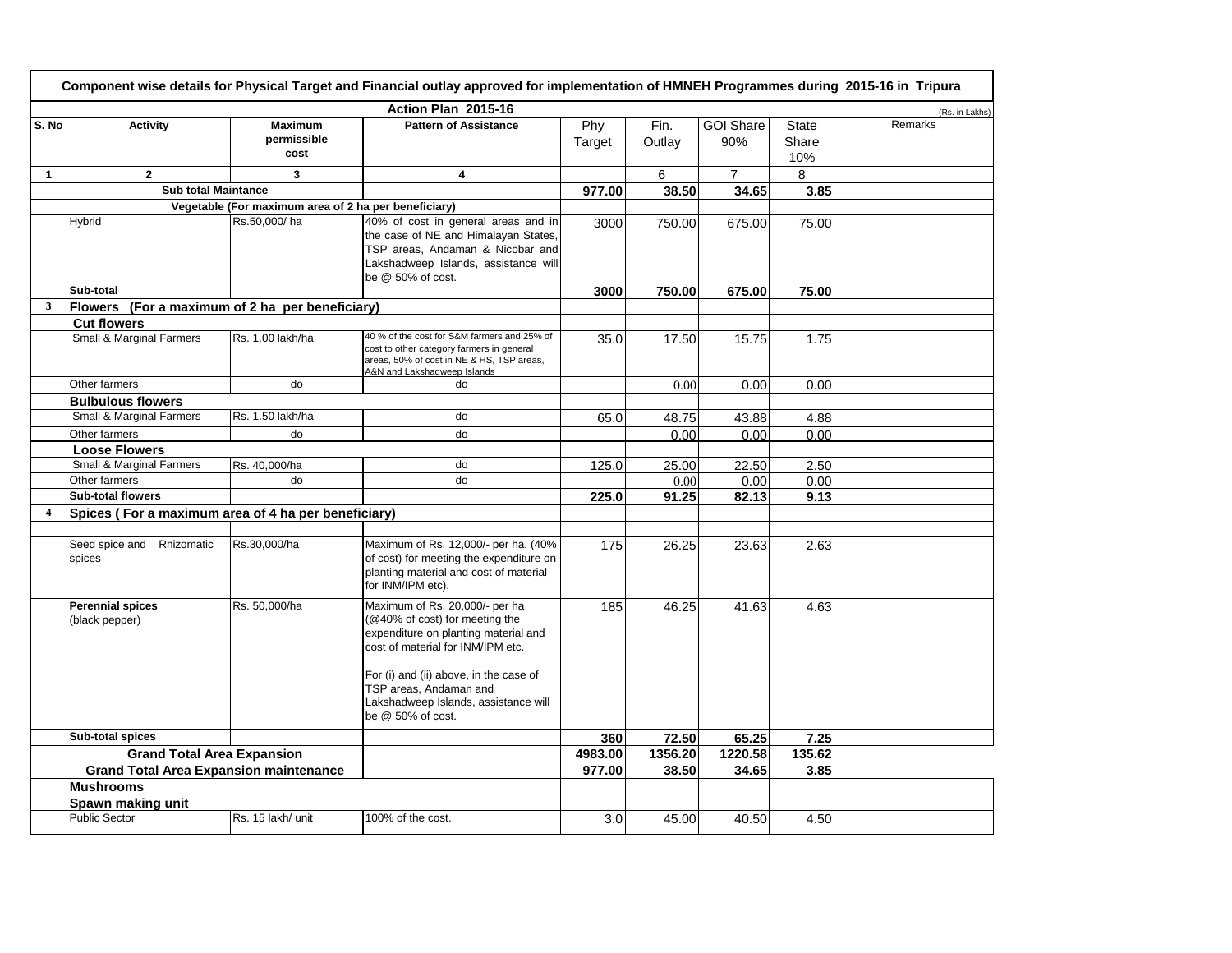|              | Component wise details for Physical Target and Financial outlay approved for implementation of HMNEH Programmes during 2015-16 in Tripura |                                       |                                                                                                      |               |                |                         |                              |                                                        |  |  |
|--------------|-------------------------------------------------------------------------------------------------------------------------------------------|---------------------------------------|------------------------------------------------------------------------------------------------------|---------------|----------------|-------------------------|------------------------------|--------------------------------------------------------|--|--|
|              |                                                                                                                                           |                                       | Action Plan 2015-16                                                                                  |               |                |                         |                              | (Rs. in Lakhs)                                         |  |  |
| S. No        | <b>Activity</b>                                                                                                                           | <b>Maximum</b><br>permissible<br>cost | <b>Pattern of Assistance</b>                                                                         | Phy<br>Target | Fin.<br>Outlay | <b>GOI Share</b><br>90% | <b>State</b><br>Share<br>10% | Remarks                                                |  |  |
| $\mathbf{1}$ | $\overline{2}$                                                                                                                            | 3                                     | 4                                                                                                    |               | 6              | $\overline{7}$          | 8                            |                                                        |  |  |
|              | <b>Private Sector</b>                                                                                                                     | Rs. 15 lakh/ unit                     | 40% of cost for private sector, for                                                                  |               | 0.00           | 0.00                    | 0.00                         |                                                        |  |  |
|              |                                                                                                                                           |                                       | the<br>expenditure<br>meeting<br>on<br>infrastructure, as credit linked back<br>ended subsidy.       |               |                |                         |                              |                                                        |  |  |
|              | Sub-total mushrooms                                                                                                                       |                                       |                                                                                                      | 3.00          | 45.00          | 40.50                   | 4.50                         |                                                        |  |  |
| 5            | Rejuvenation/replacement of<br>senile plantation including<br>Canopy management. Mango                                                    | Rs. 40,000/ha                         | 50% of the total cost subject to a<br>maximum of Rs. 20,000/ha limited to<br>two ha per beneficiary. | 225.00        | 45.00          | 40.50                   |                              | 4.50 To be implemented as per guidelines<br>circulated |  |  |
|              | Sub-total                                                                                                                                 |                                       |                                                                                                      | 225           | 45.00          | 40.50                   | 4.50                         |                                                        |  |  |
|              | <b>Creation of Water resources</b>                                                                                                        |                                       |                                                                                                      |               |                |                         |                              |                                                        |  |  |
|              | <b>Community tanks</b>                                                                                                                    |                                       |                                                                                                      |               |                |                         |                              |                                                        |  |  |
|              | i) Community tanks/on farm ponds/on farm water reservoirs with use of                                                                     |                                       |                                                                                                      |               |                |                         |                              |                                                        |  |  |
|              |                                                                                                                                           |                                       | plastic/RCC lining - (10 ha. of command area, with pond size of 100m x 100m x                        |               |                |                         |                              |                                                        |  |  |
|              | Community tanks/on farm ponds/on farm water reservoirs with use of                                                                        |                                       |                                                                                                      |               |                |                         |                              |                                                        |  |  |
|              | plastic/RCC lining                                                                                                                        |                                       |                                                                                                      |               |                |                         |                              |                                                        |  |  |
|              | Hilly areas.                                                                                                                              | areas.                                | Rs. 25 lakh/ unit for Hilly 100% of cost for 10 ha command                                           | 8             | 200.00         | 180.00                  | 20.00                        |                                                        |  |  |
|              | ii) Water harvesting system for individuals- for storage of water in                                                                      |                                       |                                                                                                      |               |                |                         |                              |                                                        |  |  |
|              | 20mx20mx3m                                                                                                                                |                                       |                                                                                                      |               |                |                         |                              |                                                        |  |  |
|              | Hilly areas.                                                                                                                              | areas                                 | Rs. 1.80 lakh/unit in hilly 50% of cost. Maintenance to be<br>ensured by the beneficiary.            | 235           | 211.50         | 190.35                  | 21.15                        |                                                        |  |  |
|              | Sub-total                                                                                                                                 |                                       |                                                                                                      | 243           | 411.50         | 370.35                  | 41.15                        |                                                        |  |  |
| 5            |                                                                                                                                           | <b>Protected cultivation</b>          |                                                                                                      |               |                |                         |                              |                                                        |  |  |
|              | a) Green House structure                                                                                                                  |                                       |                                                                                                      |               |                |                         |                              |                                                        |  |  |
|              | (b) Naturally ventilated system                                                                                                           |                                       |                                                                                                      |               |                |                         |                              |                                                        |  |  |
|              | (i) Tubular structur                                                                                                                      | Rs.1060/Sq.m                          | 50% of the cost limited to 4000 Sq.m<br>per beneficiarv.                                             | 1.21          | 64.13          | 57.72                   | 6.41                         |                                                        |  |  |
|              | c) Plastic Mulching                                                                                                                       |                                       |                                                                                                      |               |                |                         |                              |                                                        |  |  |
|              | Plastic Mulching                                                                                                                          | Rs. 32,000/ha                         | 50% of the total cost limited to 2 ha<br>per beneficiary.                                            |               | 0.00           | 0.00                    | 0.00                         |                                                        |  |  |
|              | <b>Plastic Mulching</b>                                                                                                                   | Rs. 36,800/ha for hilly<br>areas      | 50% of the total cost limited to 2 ha<br>per beneficiary.                                            | 77.00         | 14.17          | 12.75                   | 1.42                         |                                                        |  |  |
|              | d) Shade Net House                                                                                                                        |                                       |                                                                                                      |               |                |                         |                              |                                                        |  |  |
|              | i) Tubular structure                                                                                                                      | Rs. 710/Sq.m                          | 50% of cost limited to 4000 Sq.m per<br>beneficiary.                                                 |               | 0.00           | 0.00                    | 0.00                         |                                                        |  |  |
|              | i) Tubular structure                                                                                                                      | Rs. 816/Sq.m for hilly<br>areas       | 50% of cost limited to 4000 Sq.m per<br>beneficiarv.                                                 | 1.25          | 51.00          | 45.90                   | 5.10                         |                                                        |  |  |
|              | <b>Plastic Tunnels</b>                                                                                                                    | Rs. 60/Sq.m                           | 50% of cost limited 1000 sq. m per<br>beneficiary.                                                   |               | 0.00           | 0.00                    | 0.00                         |                                                        |  |  |
|              | <b>Plastic Tunnels</b>                                                                                                                    | Rs.75/Sq.m for hilly<br>areas.        | 50% of cost limited 1000 sq. m per<br>beneficiarv.                                                   | 0.40          | 1.50           | 1.35                    | 0.15                         |                                                        |  |  |
|              | Walk in tunnels                                                                                                                           | Rs. 600/ Sq.m                         | 50% of the cost limited to 4000 sq.m.<br>(each unit not to exceed 800 Sq. m per<br>beneficiary).     |               | 0.00           | 0.00                    | 0.00                         |                                                        |  |  |
|              | e) Anti Bird/Anti Hail Nets                                                                                                               | Rs.35/- per Sq.m                      | 50% of cost limited to 5000 Sq.m per<br>beneficiary.                                                 |               | 0.00           | 0.00                    | 0.00                         |                                                        |  |  |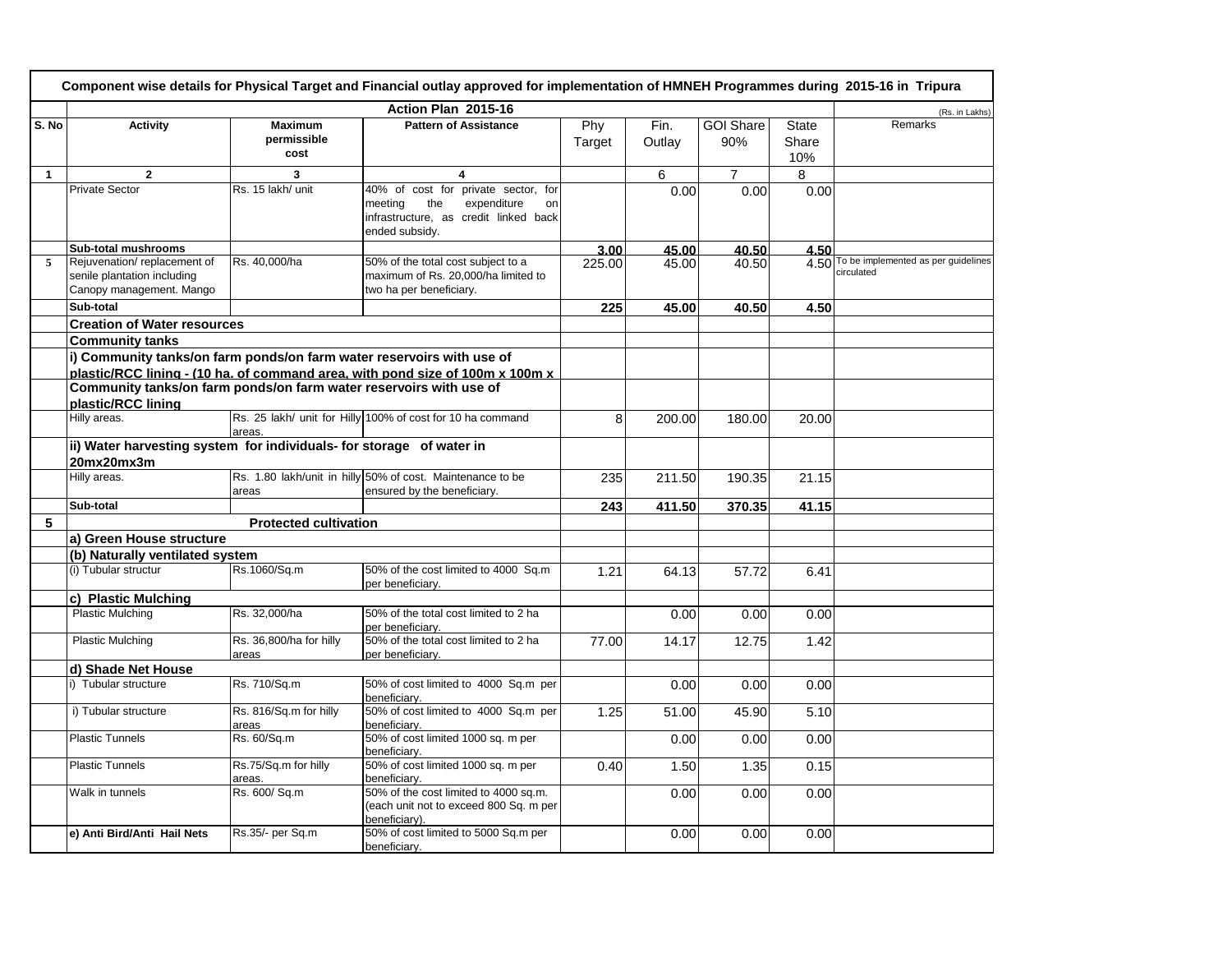|              | Component wise details for Physical Target and Financial outlay approved for implementation of HMNEH Programmes during 2015-16 in Tripura |                                                |                                                                                                                                                                                                                                       |               |                |                         |                              |                                                                                                               |
|--------------|-------------------------------------------------------------------------------------------------------------------------------------------|------------------------------------------------|---------------------------------------------------------------------------------------------------------------------------------------------------------------------------------------------------------------------------------------|---------------|----------------|-------------------------|------------------------------|---------------------------------------------------------------------------------------------------------------|
|              | Action Plan 2015-16                                                                                                                       |                                                |                                                                                                                                                                                                                                       |               |                |                         |                              | (Rs. in Lakhs)                                                                                                |
| S. No        | <b>Activity</b>                                                                                                                           | <b>Maximum</b><br>permissible<br>cost          | <b>Pattern of Assistance</b>                                                                                                                                                                                                          | Phy<br>Target | Fin.<br>Outlay | <b>GOI Share</b><br>90% | <b>State</b><br>Share<br>10% | Remarks                                                                                                       |
| $\mathbf{1}$ | $\overline{2}$                                                                                                                            | 3                                              | 4                                                                                                                                                                                                                                     |               | 6              | $\overline{7}$          | 8                            |                                                                                                               |
|              | f) Cost of planting material &<br>cultivation of high value<br>vegetables grown in poly<br>house                                          | Rs.140/Sq. m                                   | 50% of cost limited to 4000 Sq.m per<br>beneficiarv.                                                                                                                                                                                  | 3.35          | 23.45          | 21.11                   | 2.35                         |                                                                                                               |
|              | Sub-total protected cultivation                                                                                                           |                                                |                                                                                                                                                                                                                                       | 79.86         | 154.25         | 138.82                  | 15.42                        |                                                                                                               |
| 6            |                                                                                                                                           |                                                |                                                                                                                                                                                                                                       |               |                |                         |                              |                                                                                                               |
|              | Promotion of IPM                                                                                                                          | Rs. 4000/ha                                    | Promotion of Integrated Nutrient Management(INM)/ Integrated Pest<br>Rs 1200/ha limited to 4.00 ha/<br>beneficiary.                                                                                                                   | 920           | 11.04          | 9.94                    |                              | 1.10 To be need based and taken up after<br>identifying problem of pest / disease<br>and nutrient deficiency. |
|              | Sub-total INM / IPM                                                                                                                       |                                                |                                                                                                                                                                                                                                       | 920           | 11.04          | 9.94                    | 1.10                         |                                                                                                               |
| 8            | Pollination support through beekeeping                                                                                                    |                                                |                                                                                                                                                                                                                                       |               |                |                         |                              |                                                                                                               |
|              | Production of nucleus stock<br>(Public sector)                                                                                            | Rs. 20.00 lakh                                 | 100% of the cost.                                                                                                                                                                                                                     |               | 0.00           | 0.00                    | 0.00                         |                                                                                                               |
|              | Production of bee colonies by Rs. 10.00 lakh<br>bee breeder                                                                               |                                                | 40% of cost for producing min. of 2000<br>colonies / year                                                                                                                                                                             |               | 0.00           | 0.00                    | 0.00                         |                                                                                                               |
|              | Honey bee colony                                                                                                                          | Rs.2000/colony of 8<br>frames                  | 40% of cost limited to 50 colonies /<br>beneficiary.                                                                                                                                                                                  | 858           | 6.86           | 6.18                    | 0.69                         |                                                                                                               |
|              | <b>Hives</b>                                                                                                                              | Rs 2000/ per hive.                             | 40% of cost limited to 50 colonies /<br>beneficiary.                                                                                                                                                                                  | 858           | 6.86           | 6.18                    | 0.69                         |                                                                                                               |
|              | Equipment including honey<br>extractor (4 frame), food grade<br>container (30 kg), net, etc.                                              | Rs. 20.000/set                                 | 40% of the cost limited to one set per<br>beneficiarv.                                                                                                                                                                                | 265           | 21.20          | 19.08                   | 2.12                         |                                                                                                               |
|              | Sub-total                                                                                                                                 |                                                |                                                                                                                                                                                                                                       | 858           | 34.93          | 31.44                   | 3.49                         |                                                                                                               |
| 9            | Horticulture Mechanization                                                                                                                |                                                |                                                                                                                                                                                                                                       |               |                |                         |                              |                                                                                                               |
|              | b) Power tiller (8 BHP & above)                                                                                                           | 1.50 lakh per unit                             | Subject to a maximum of Rs.0.60<br>lakh/unit for general category farmers,<br>and in the case if SC, ST, Small &<br>Marginal farmers, women farmers and<br>beneficiaries in NE states, subject of a<br>maximum of Rs. 0.75 lakh/unit. |               | 0.00           | 0.00                    | 0.00                         |                                                                                                               |
|              | b) Power tiller (8 BHP & above)<br>(SC, ST, Small & Marginal<br>famers)                                                                   | 1.50 lakh per unit                             | Subject to a maximum of Rs.0.60<br>lakh/unit for general category farmers,<br>and in the case if SC, ST, Small &<br>Marginal farmers, women farmers and<br>beneficiaries in NE states, subject of a<br>maximum of Rs. 0.75 lakh/unit. | 1990          | 1492.50        | 1343.25                 | 149.25                       |                                                                                                               |
|              | Sub-total                                                                                                                                 |                                                |                                                                                                                                                                                                                                       | 1990          | 1492.50        | 1343.25                 | 149.25                       |                                                                                                               |
| 10           | Human Resource Development (HRD)                                                                                                          |                                                |                                                                                                                                                                                                                                       |               |                |                         |                              |                                                                                                               |
|              |                                                                                                                                           | <b>Training of farmers</b>                     |                                                                                                                                                                                                                                       |               |                |                         |                              |                                                                                                               |
|              | Within the State                                                                                                                          | Rs. 1000/day per farmer<br>including transport | 100% of the cost.                                                                                                                                                                                                                     | 1350          | 13.50          | 12.15                   | 1.35                         |                                                                                                               |
|              | Outside the state                                                                                                                         | Project based as per<br>actual.                | 100% of the cost.                                                                                                                                                                                                                     | 105           | 19.25          | 17.33                   | 1.93                         |                                                                                                               |
|              |                                                                                                                                           | (e) Exposure visit of farmers                  |                                                                                                                                                                                                                                       |               |                | 0.00                    | 0.00                         |                                                                                                               |
|              | <b>Outside the State</b>                                                                                                                  | Project based as per<br>actual.                | 100% of the cost.                                                                                                                                                                                                                     | 95            | 14.25          | 12.83                   | 1.43                         |                                                                                                               |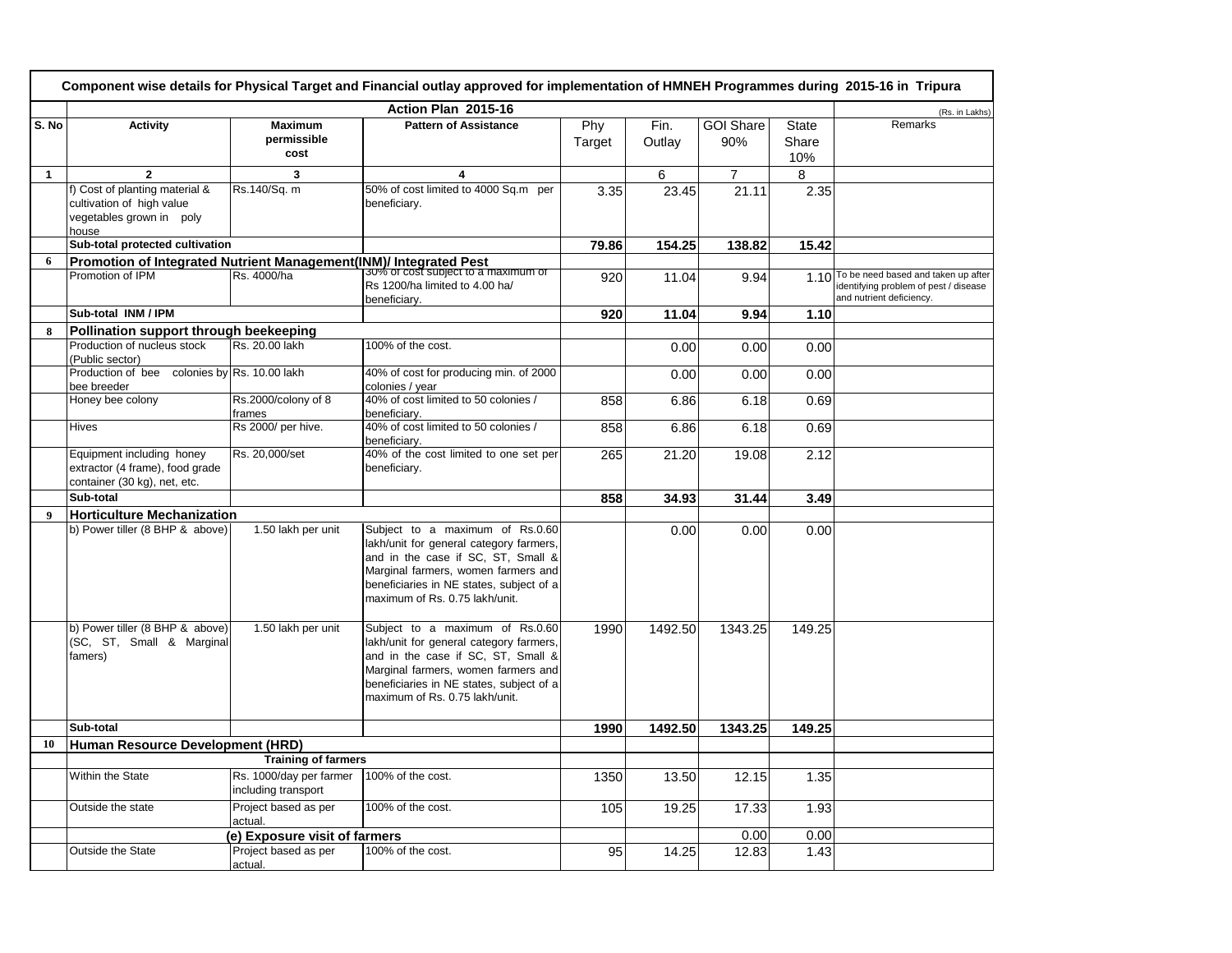| Component wise details for Physical Target and Financial outlay approved for implementation of HMNEH Programmes during 2015-16 in Tripura |                                                                                        |                                                            |                                                                                                                                                              |                |                |                         |                              |                                                                                                                                                      |
|-------------------------------------------------------------------------------------------------------------------------------------------|----------------------------------------------------------------------------------------|------------------------------------------------------------|--------------------------------------------------------------------------------------------------------------------------------------------------------------|----------------|----------------|-------------------------|------------------------------|------------------------------------------------------------------------------------------------------------------------------------------------------|
|                                                                                                                                           |                                                                                        |                                                            | Action Plan 2015-16                                                                                                                                          |                |                |                         |                              | (Rs. in Lakhs)                                                                                                                                       |
| S. No                                                                                                                                     | <b>Activity</b>                                                                        | <b>Maximum</b><br>permissible<br>cost                      | <b>Pattern of Assistance</b>                                                                                                                                 | Phy<br>Target  | Fin.<br>Outlay | <b>GOI Share</b><br>90% | <b>State</b><br>Share<br>10% | Remarks                                                                                                                                              |
| $\mathbf{1}$                                                                                                                              | $\overline{2}$                                                                         | 3                                                          | $\overline{\mathbf{4}}$                                                                                                                                      |                | 6              | $\overline{7}$          | 8                            |                                                                                                                                                      |
|                                                                                                                                           |                                                                                        |                                                            | Training / study tour of technical staff/ field functionaries                                                                                                |                |                | 0.00                    | 0.00                         |                                                                                                                                                      |
|                                                                                                                                           | Within the State                                                                       | Rs.300/day per<br>participant plus TA/DA,<br>as admissible | 100% of the cost.                                                                                                                                            | 650            | 1.95           | 1.76                    | 0.20                         |                                                                                                                                                      |
|                                                                                                                                           | Study tour to progressive<br>States/ units (group of<br>minimum 5 participants) 7 days | Rs.800/day per<br>participant plus TA/DA,<br>as admissible | 100% of the cost.                                                                                                                                            | 50             | 2.80           | 2.52                    | 0.28                         |                                                                                                                                                      |
|                                                                                                                                           | Sub-total                                                                              |                                                            |                                                                                                                                                              | 2250           | 51.75          | 46.58                   | 5.18                         |                                                                                                                                                      |
| 11                                                                                                                                        |                                                                                        | <b>INTEGRATED POST HARVEST MANAGEMENT</b>                  |                                                                                                                                                              |                |                |                         |                              |                                                                                                                                                      |
|                                                                                                                                           | Pack house / On farm<br>collection & storage unit                                      | Rs. 4.00 lakh/unit with<br>size of 9Mx6M                   | 50% of the capital cost.                                                                                                                                     | $\overline{2}$ | 4.00           | 3.60                    |                              | 0.40 Minutes of SLEC meeting to be<br>submitted along with details of<br>beneficiareis, locaiton, etc to<br>facilitate release of funds.             |
|                                                                                                                                           | Primary/ Mobile / Minimal processing unit                                              |                                                            |                                                                                                                                                              |                |                |                         |                              |                                                                                                                                                      |
|                                                                                                                                           | a) General Area                                                                        | Rs. 25.00 lakh/unit.                                       | Credit linked back-ended subsidy @<br>40% of the capital cost of project in<br>general areas and 55% in case of Hilly<br>& Scheduled areas, per beneficiary. |                | 0.00           | 0.00                    | 0.00                         |                                                                                                                                                      |
|                                                                                                                                           | b) Hilly Area                                                                          | Rs. 25.00 lakh/unit.                                       | Credit linked back-ended subsidy @<br>40% of the capital cost of project in<br>general areas and 55% in case of Hilly<br>& Scheduled areas, per beneficiary. | 3              | 41.25          | 37.13                   |                              | 4.13 Project to be submitted                                                                                                                         |
|                                                                                                                                           | Sub-total                                                                              |                                                            |                                                                                                                                                              | 5.00           | 45.25          | 40.73                   | 4.53                         |                                                                                                                                                      |
| 12                                                                                                                                        |                                                                                        |                                                            | <b>ESTABLISHMENT OF MARKETING INFRASTRUCTURE FOR</b>                                                                                                         |                |                |                         |                              |                                                                                                                                                      |
|                                                                                                                                           | Rural Markets/ Apni mandies/Direct markets                                             |                                                            |                                                                                                                                                              |                |                |                         |                              |                                                                                                                                                      |
|                                                                                                                                           | b) Hilly Area                                                                          | Rs. 25.00 lakh                                             | Credit linked back-ended subsidy @<br>40% of the capital cost of project in<br>general areas and 55% in case of Hilly<br>& Scheduled areas, per beneficiary. |                | 96.25          | 86.63                   |                              | 9.63 Project to be submitted                                                                                                                         |
|                                                                                                                                           | Retail Markets/ outlets (environmentally controlled)                                   |                                                            |                                                                                                                                                              |                |                |                         |                              |                                                                                                                                                      |
|                                                                                                                                           | a) General Area                                                                        | Rs. 15.00 lakh /unit                                       | Credit linked back-ended subsidy @<br>35% of the capital cost of project in<br>general areas and 50% in case of Hilly<br>& Scheduled areas, per beneficiary. |                | 5.25           | 2.63                    |                              | 2.63 Minutes of SLEC meeting<br>to be<br>submitted along with details of<br>beneficiareis,<br>locaiton,<br>etc<br>to<br>facilitate release of funds. |
|                                                                                                                                           | Sub-total                                                                              |                                                            |                                                                                                                                                              | 8.00           | 101.50         | 89.25                   | 12.25                        |                                                                                                                                                      |
|                                                                                                                                           | <b>Total MKT</b>                                                                       |                                                            |                                                                                                                                                              | 8.00           | 101.50         | 89.25                   | 12.25                        |                                                                                                                                                      |
|                                                                                                                                           | <b>SPECIAL INTERVENTIONS</b>                                                           |                                                            |                                                                                                                                                              |                |                |                         |                              |                                                                                                                                                      |
|                                                                                                                                           | Innovative interventions not<br>covered under any GOI<br>schemes                       | 10% of outlay                                              | 50% of cost, based on project<br>proposal.                                                                                                                   |                |                | 0.00                    | 0.00                         |                                                                                                                                                      |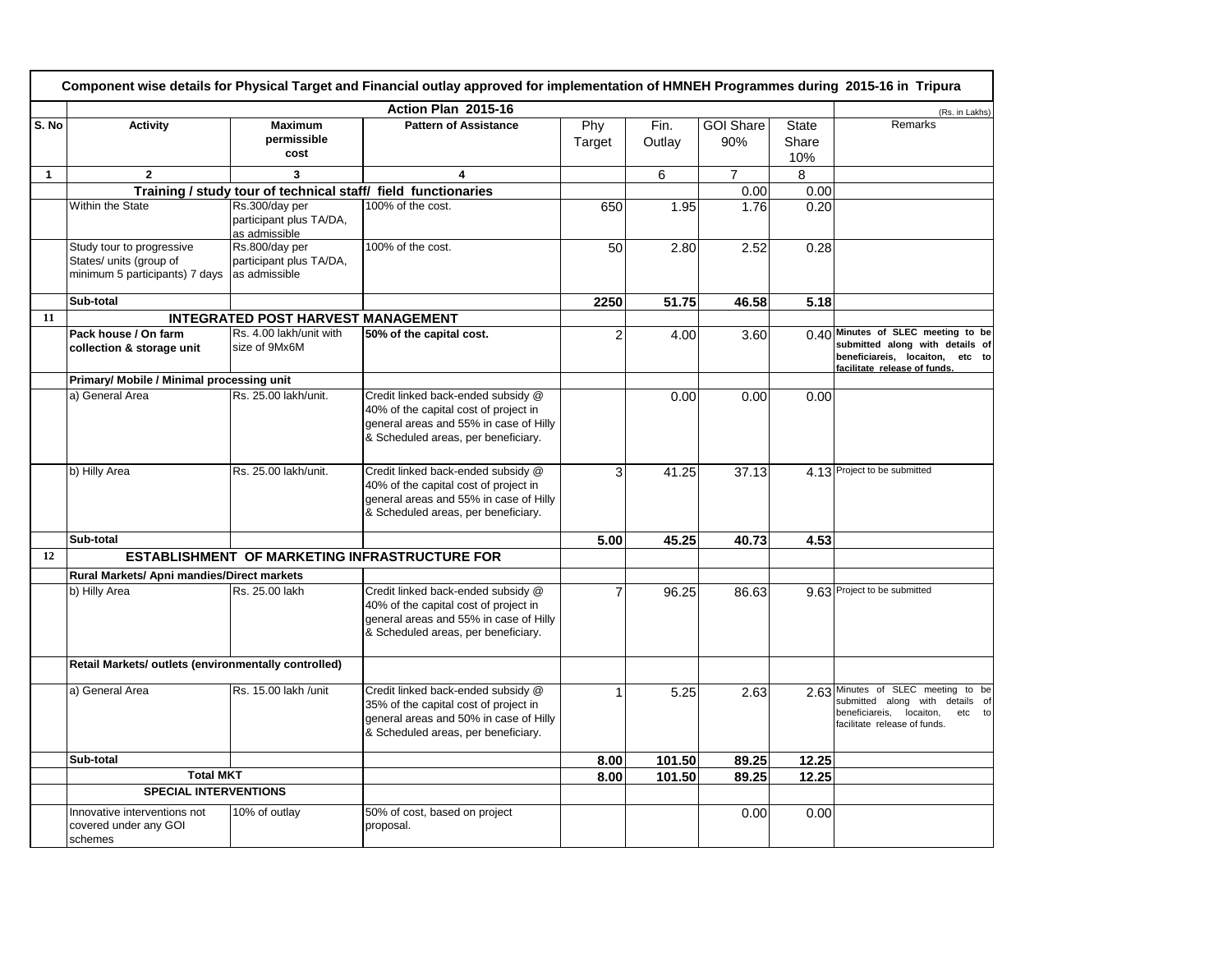|              | Component wise details for Physical Target and Financial outlay approved for implementation of HMNEH Programmes during 2015-16 in Tripura                                                                               |                                                                                                                            |                                                                                   |               |                |                         |                              |                                                                                                                                           |  |
|--------------|-------------------------------------------------------------------------------------------------------------------------------------------------------------------------------------------------------------------------|----------------------------------------------------------------------------------------------------------------------------|-----------------------------------------------------------------------------------|---------------|----------------|-------------------------|------------------------------|-------------------------------------------------------------------------------------------------------------------------------------------|--|
|              |                                                                                                                                                                                                                         |                                                                                                                            | Action Plan 2015-16                                                               |               |                |                         |                              | (Rs. in Lakhs)                                                                                                                            |  |
| S. No        | <b>Activity</b>                                                                                                                                                                                                         | <b>Maximum</b><br>permissible<br>cost                                                                                      | <b>Pattern of Assistance</b>                                                      | Phy<br>Target | Fin.<br>Outlay | <b>GOI Share</b><br>90% | <b>State</b><br>Share<br>10% | Remarks                                                                                                                                   |  |
| $\mathbf{1}$ | $\overline{2}$                                                                                                                                                                                                          | 3                                                                                                                          | 4                                                                                 |               | 6              | $\overline{7}$          | 8                            |                                                                                                                                           |  |
|              | Tackling of emergent<br>/unforeseen requirements of<br><b>SHMs</b>                                                                                                                                                      | Rs.20.00 lakh                                                                                                              | 50% of cost, based on project<br>proposal.                                        | 5.00          | 50.00          | 45.00                   | 5.00                         |                                                                                                                                           |  |
|              | Sub-total                                                                                                                                                                                                               |                                                                                                                            |                                                                                   | 5.00          | 50.00          | 45.00                   | 5.00                         |                                                                                                                                           |  |
| 13           |                                                                                                                                                                                                                         | <b>Mission Management</b>                                                                                                  |                                                                                   |               |                |                         |                              |                                                                                                                                           |  |
|              | State & Districts Mission Offices 5% of total annual<br>and implementing agencies for<br>administrative expenses,<br>project, preparation,<br>computerization, contingency<br>etc.                                      | expenditure on the basis<br>of appraised needs to<br><b>State Horticulture Mission</b><br>(SHM) / implementing<br>Agencies | 100% assistance.                                                                  |               | 168.22         | 151.40                  | 16.82                        |                                                                                                                                           |  |
|              | Institutional Strengthening,<br>hire/purchase of vehicles,<br>hardware/software                                                                                                                                         | Project based                                                                                                              | 100% assistance.                                                                  |               |                | 0.00                    | 0.00                         |                                                                                                                                           |  |
|              | Seminars, conferences, workshops, exhibitions, Kisan<br>Mela, horticulture shows, honey festivals etc.                                                                                                                  |                                                                                                                            |                                                                                   |               |                |                         |                              | Minutes of SLEC meeting to be<br>submitted along with details of<br>beneficiareis,<br>locaiton,<br>etc to<br>facilitate release of funds. |  |
|              | State level                                                                                                                                                                                                             | Rs. 3.00 lakh / event                                                                                                      | 100% assistance subject to a<br>maximum of Rs.3.00 lakh per event of<br>two days. | 1             | 3.00           | 2.70                    | 0.30                         |                                                                                                                                           |  |
|              | <b>District level</b>                                                                                                                                                                                                   | Rs. 2.00 lakh / event                                                                                                      | 100% assistance subject to a<br>maximum of Rs.2.00 lakh per event of<br>two days. | 8             | 16.00          | 14.40                   | 1.60                         |                                                                                                                                           |  |
|              | Information dissemination<br>through publicity, printed<br>literature etc and local<br>advertisements                                                                                                                   | Rs. 0.40 lakh/ block                                                                                                       | 100% of cost.                                                                     |               |                | 0.00                    | 0.00                         |                                                                                                                                           |  |
|              | Development of technology<br>packages in electronic form to<br>be shared through IT network                                                                                                                             | Rs. 1.00 lakh/ district                                                                                                    | 100% of Cost                                                                      |               | 0.00           | 0.00                    | 0.00                         |                                                                                                                                           |  |
|              | Technical Support Group (TSG) Project based, subject to<br>at State Level for hiring<br>experts/staff, studies,<br>monitoring & concurrent<br>evaluation/evaluation, mass<br>media, publicity, video<br>conference etc. | a ceiling of Rs. 50.00<br>lakh per annum/state                                                                             | 100% of cost                                                                      |               | 40.00          | 36.00                   | 4.00                         |                                                                                                                                           |  |
|              | Promotion of Farmer Producers As per norms issued by<br>Organization/ FPO/FIG Farmer<br>Interest Groups of 15-20<br>farmers/20 ha, Growers<br>Associations and tie up with<br>Financial Institution and<br>Aggregators. | SFAC.                                                                                                                      | As per norms issued by SFAC from<br>time to time.                                 | 3             | 48.96          | 44.06                   | 4.90                         |                                                                                                                                           |  |